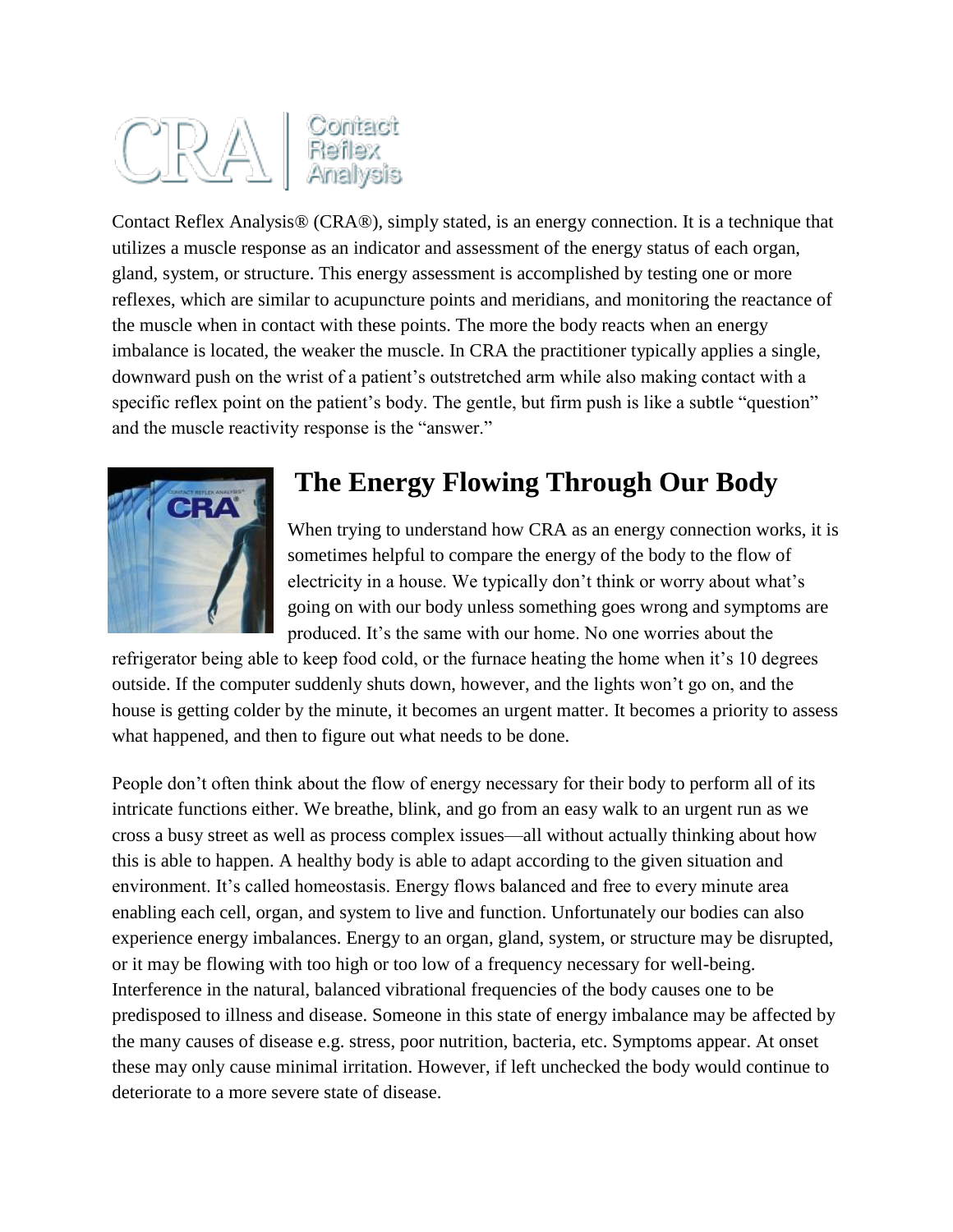## **Finding and Treating the Cause, Not Symptoms**

Traditionally, western medicine treats symptoms and diseases through differential diagnosis. It is a systematic procedure where the physician begins by observing a patient's symptoms, examining the patient, and taking the patient's personal and family history. The most likely causes of the symptoms are listed as possibilities. The physician will ask questions and perform tests to eliminate possibilities until he or she is satisfied that the "single most likely cause" has been identified. A diagnosis is made, and treatment is prescribed. However, the question remains…"What is the cause?" If one is unable to determine the cause, patients are doomed to a life which, at best, consists of symptom management, with no hope for complete healing.

Everyday people are diagnosed with some horrific disease. Without minimizing the severity of the diagnosis, you can ask, "What is the cause?" An active parent and work professional suffers from chronic depression. Depression is the symptom as well as the diagnosis. Yet, what's the cause? A child cannot sit still or focus in school. Grades are very poor. The child's been diagnosed with ADHD. Lack of focus and concentration, along with a lack of ability to be still are all symptoms. What's the cause? A woman is diagnosed with breast cancer. What is the cause? What situation(s) occurred to allow normal cells to grow and multiply in abnormal, unhealthy ways?

Case studies have shown that no disease is an entity by itself. The cause may be a complex combination of any number of things including nerve interference, poor nutrition, chemicals, food additives, pesticides in food, water, and air, an abnormal life style, stress, abuse, loss, and other physical and emotional "hits" taken over a lifetime. Symptoms due to these issues are not necessarily noticed right away because the body has been created with many systems, organs, and glands, each with multiple backups in place. When one organ is not functioning optimally, the backup organ has to work harder to compensate.

For example, if the right kidney is diseased, the left kidney must function to a greater degree. As the primary organ regains function, the backup can return to its state of ease. If any of the backup systems, organs or glands has to work overtime for long periods of time, they will tire and lose optimal function. Each time any part of the body is not functioning optimally, symptoms occur.

Unfortunately people are typically more in tune with what is or is not working in their home than in their own body. It is only when the symptoms become unusually annoying or severe to the point of causing concern that the patient typically thinks to see a doctor. Even then, not all doctors are trained in methods used to discover the underlying cause of health problems. Many diagnose and prescribe treatment based on symptoms alone.